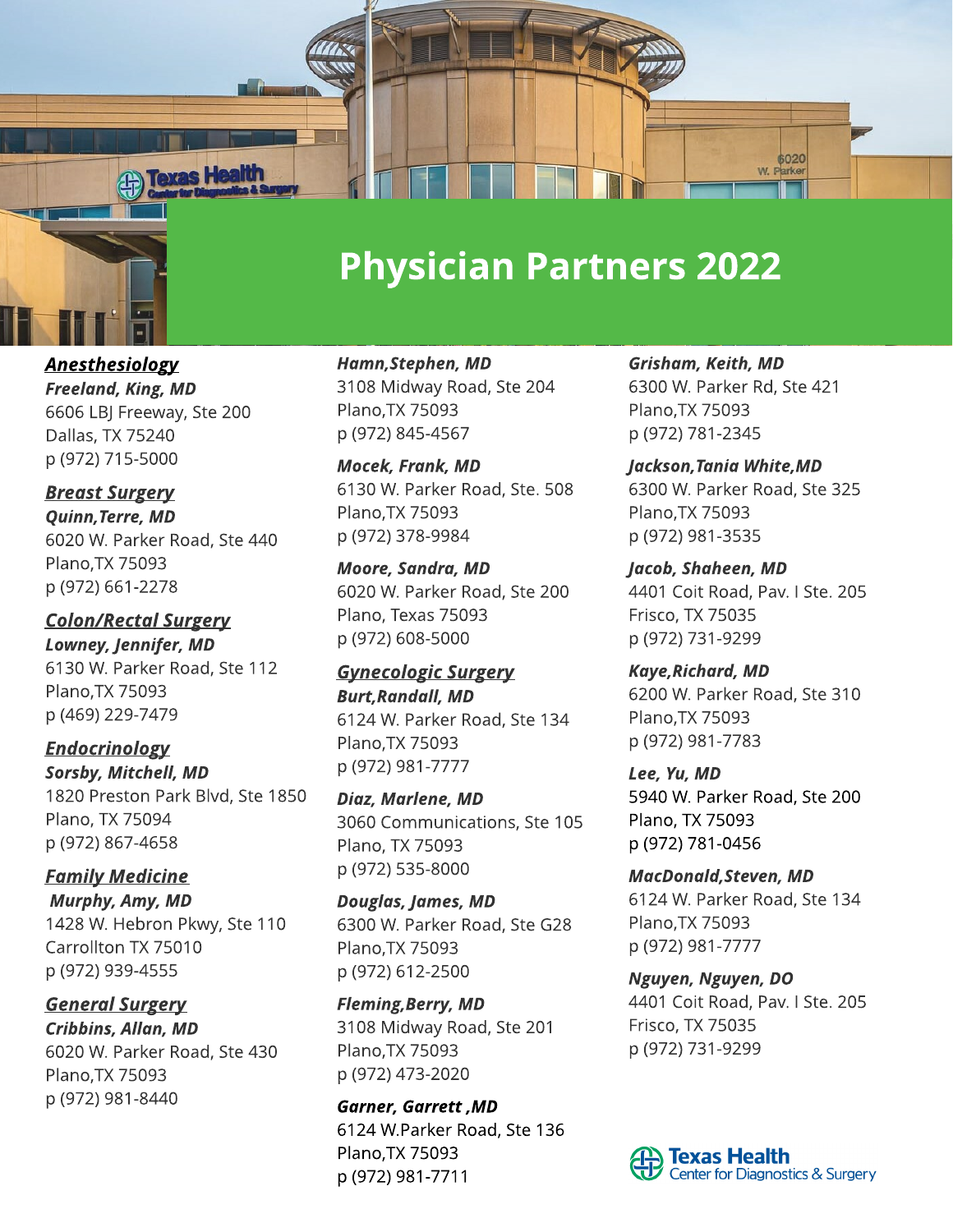

## **Physician Partners 2022**

**Reisler,Keith, MD** 3108 Midway Road, Ste 205 Plano,TX 75093 p (972) 985-9684

**Roberts, John Paul, MD** 6124 W. Parker Road, Ste 134 Plano, TX 75093 p (972) 981-7777

**Robins, Darrell,MD** 6124 W. Parker Road, Ste 134 Plano, TX 75093 p (972) 981-7777

**Rodriguez, Alfred J., MD** 6130 W.Parker Road, Ste 215 Plano,TX 75093 p (972) 981-7800

**Shi,Wenliang, MD** 3100 Midway Road, Ste 169 Plano,TX 75093 p (972) 378-9666

**Taylor,Marcia, MD** 6124 W. Parker Road, Ste 134 Plano,TX 75093 p (972) 981-7777

**Trylovich,Courtney, MD** 6124 W.Parker Road, Ste 136 Plano,TX 75093 p (972) 981-7711

**Watson, Angela, MD** 6124 W. Parker Road, Ste 134 Plano,TX 75093 p (972) 981-7777

**Webster, Gwen, MD** 5940 W. Parker Road, Ste 200 Plano, Texas 75093 p (972) 781-0456

**Orthopedic Surgery Heier,Keith, MD** 4780 N. Josey Lane Carrollton, TX 75010 p (972) 492-1334

**Hohman, Donald, MD** 5575 Frisco Square Blvd. Ste. 260 Frisco, TX 75034 p (972) 566-5255

**Jennings,Leslie , MD** 4323 N. Josey Lane, Ste 307 Carrollton,TX 75010 p (972) 394-0118

**Miskovsky, Christopher MD** 6020 W.Parker Road, Ste 240 Plano,TX 75093 p (972)378-1438

**Sakowski, Christopher MD** 6020 W. Parker Road, Ste 240 Plano,TX 75093 p (972) 378-1438

**Walter, James, MD** 6020 W. Parker Road, Ste 240 Plano,TX 75093 p (972) 378-1438

**Gynecologic Oncology Fine,Bruce A, MD** 7777 Forest Lane, Ste D-400 Dallas,TX75230 p (972) 566-7790

**Internal Medicine Harandi,Safoora, MD** 3060 Communications, Ste 204 Plano,TX 75093 p (972) 312-8429

**Yates, Scott, MD** 6020 W.Parker Road, Ste 420 Plano,TX 75093 p (972) 244-1300

**Ophthalmology Maale,Kim, MD** 3108 Midway Road, Ste 106 Plano,TX 75093 p (972) 608-0359

**Otolaryngology Bates, Evan, MD** 8230 Walnut Hill, Ste 420 Dallas, TX 75231 p (214) 265-0800

**Gamble, Bradford,MD** 6300 W. Parker Rd, Ste G24 Plano, TX 75093 p (972) 378-0633

**Kubala, Michael, MD** 6300 W. Parker Rd, Ste G24 Plano, TX 75093 p (972) 378-0633

**Rohn, Gregory,MD** 6300 W.Parker Rd, Ste G24 Plano, TX 75093 p (972) 378-0633

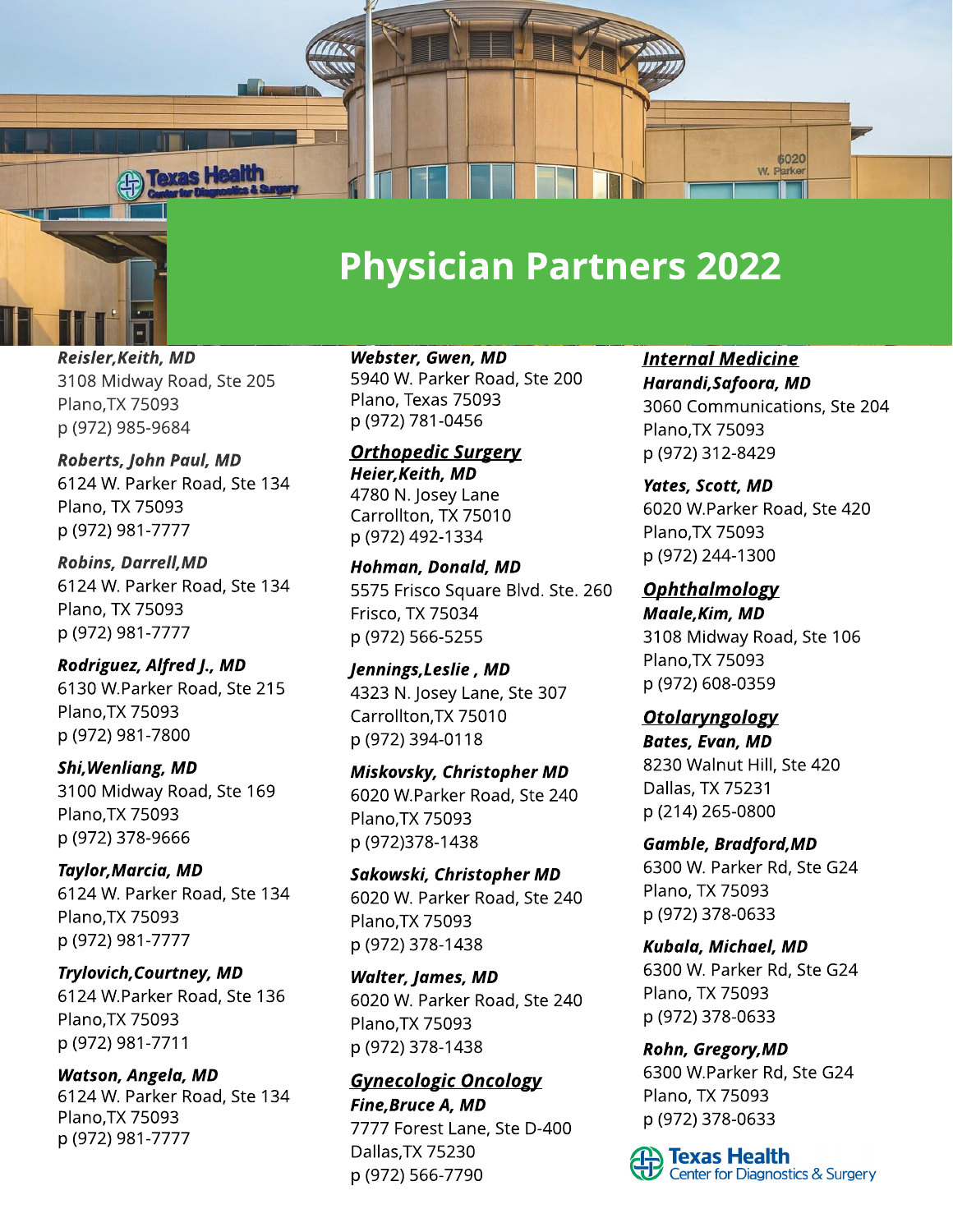

## **Physician Partners 2022**

**Pain Management Bhuva, Sheena, MD** 6020 W. Parker Rd, Ste 200 Plano, TX 75093 p (972) 608-5000

**Patel, Nayan, MD** 6020 W. Parker Rd, Ste 200 Plano, TX 75093 p (972) 608-5000

**Remer,Steven, MD** 3060 Communications Pkwy. Ste. 100 Plano,TX 75093 p (469) 261-6647

**Turnage, Maria, MD** 6020 W. Parker Road, Ste 240 Plano, TX 75093 p (972) 378-1438

**Pathology Deck, Michael, MD** 6124 W. Parker Road, Ste 131 Plano, TX 75093 p (972) 981-3107

**Pediatric Neurology Chudnow, Robert, MD** 4032 McDermott, Ste 100 Plano, TX 75024 p (972) 769-9000

**So,Gerald, MD** 4032 McDermott, Ste 100 Plano, TX 75024 p (972) 769-9000

**Pediatric Pulmonary Copenhaver,Steven, MD** 8210 Walnut Hill Lane, Ste 718 Dallas, TX 75230 p (214) 691-6996

**Pediatric Sleep Medicine Maqbool, Mohsin, MD** 4032 McDermott, Ste 100 Plano, TX 75024 p (972) 769-9000

**Plastic Surgery Perry,Landon, MD** 6300 W. Parker Road, Ste 427 Plano,TX 75093 p (972) 981-7940

**Podiatric Surgery Campbell,Leslie, MD** 1105 Central Exp., Ste 2240 Allen,TX 75013 p (972) 747-5800

**Spine Surgery Arakal, Rajesh, MD** 6020 W. Parker Road, Ste 200 Plano,TX 75093 p (972) 608-5000

**Belanger, Theodore, MD** 3164 Horizon Road, Ste 100 Rockwall, TX 75032 p (972) 772-8767

**Blumenthal, Scott, MD** 6020 W. Parker Road, Ste 200 Plano,TX 75093 p (972) 608-5000

**Bosita,Renato, MD** 6020 W. Parker Road, Ste 200 Plano,TX 75093 p (972) 608-5000

**Derman, Peter, MD** 6020 W. Parker Road, Ste 200 Plano, Texas 75093 p (972) 608-5000

**Duffy,Michael,MD** 6020 W. Parker Road, Ste 200 Plano,TX 75093 p (972) 608-5000

**Guyer,Richard, MD** 6020 W. Parker Road, Ste 200 Plano,TX 75093 p (972) 608-5000

**Hisey,Michael, MD** 3537 I-35E, Ste 308 Denton,TX 76208 p (940) 382-2204

**Ju, Kevin, MD** 6020 W. Parker Rd, Ste 200 Plano, TX 75093 p (972) 608-5000

**Lieberman, Isador, MD** 6020 W. Parker Road, Ste 200 Plano,TX 75093 p (972) 608-5000